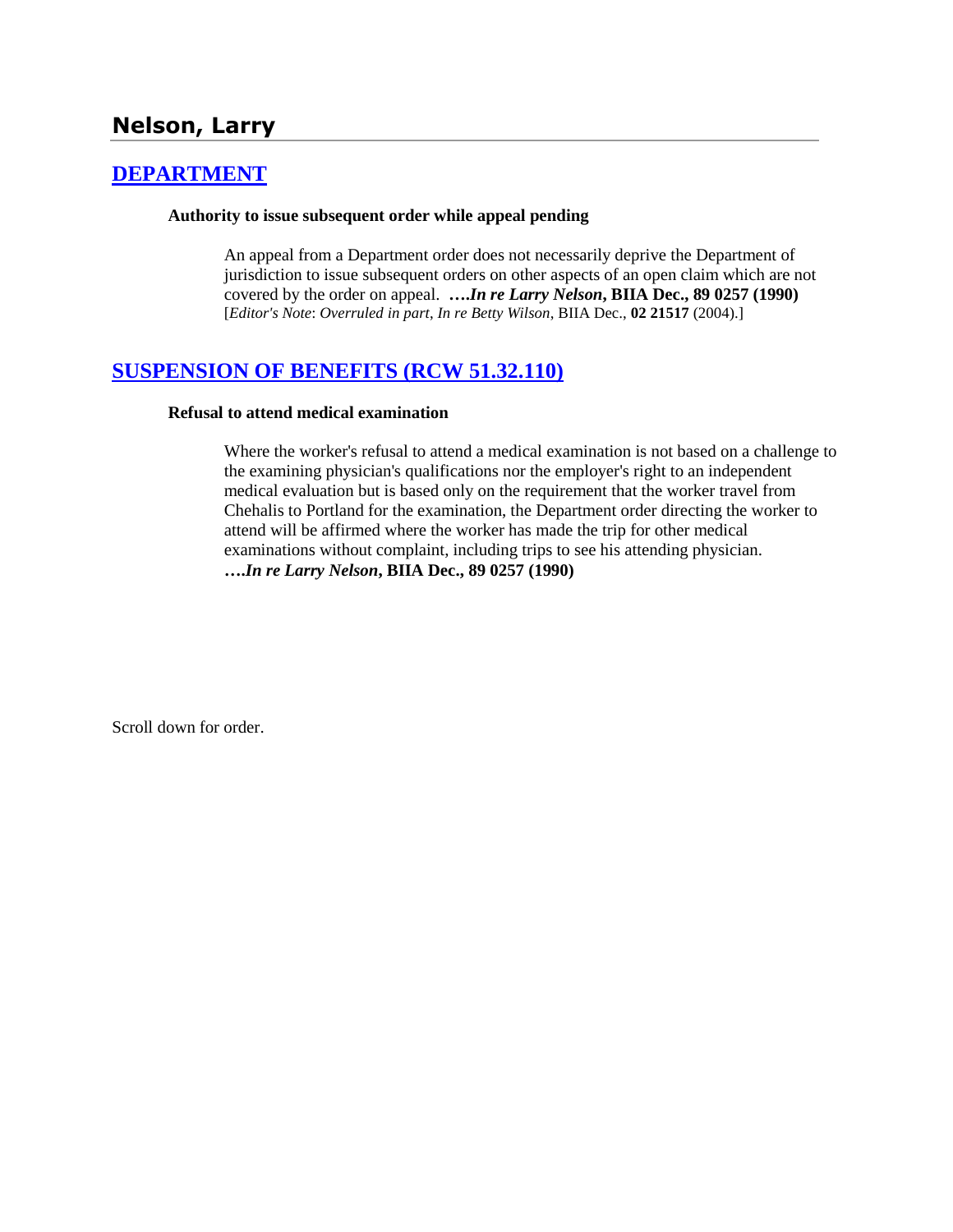### **BEFORE THE BOARD OF INDUSTRIAL INSURANCE APPEALS STATE OF WASHINGTON**

**)**

**IN RE: LARRY W. NELSON ) DOCKET NO. 89 0257**

**CLAIM NO. T-213811 ) DECISION AND ORDER**

APPEARANCES:

Claimant, Larry W. Nelson, by Aaby, Putnam, Albo and Causey, per Wayne F. Lieb

Self-Insured Employer, Reynolds Metal Company, by Roberts, Reinisch and Klor, per Steven R. Reinisch

This is an appeal filed by the claimant, Larry W. Nelson, with the Department of Labor and Industries on January 11, 1989 and with the Board on January 23, 1989 from an order of the Department of Labor and Industries dated December 1, 1988. The order directed the self-insured employer to reschedule the claimant, Larry W. Nelson, for an examination with Dr. Emil Bardana and directed that the claimant appear for that examination. **AFFIRMED**.

# **DECISION**

Pursuant to RCW 51.52.104 and RCW 51.52.106, this matter is before the Board for review and decision on a timely Petition for Review filed by the self-insured employer to a Proposed Decision and Order issued on September 6, 1989 in which the order of the Department dated December 1, 1988 was affirmed. The order of the Department dated January 13, 1989 was determined to be void and held for naught and the Department was directed to issue further interlocutory orders directing the self-insured employer to continue the payment of provisional time loss compensation.

On November 1, 1989, a document entitled Claimant's Reply and Cross- Petition for Review was received at the Board. Since claimant's counsel received the September 6, 1989 Proposed Decision and Order on September 8, 1989, the document received on November 1, 1989 cannot be construed as a timely Petition for Review and will, instead, be treated as a Reply to the Employer's Petition for Review.

Because an issue has been raised concerning our jurisdiction to address the Department order of January 13, 1989 in this appeal from the Department order of December 1, 1988, a copy of the January 13, 1989 order as contained in the Department file is hereby made part of the record in this appeal. See In re Mildred Holzerland, BIIA Dec., 15,729 (1965).

The Proposed Decision and Order identified the following as the issues in this appeal: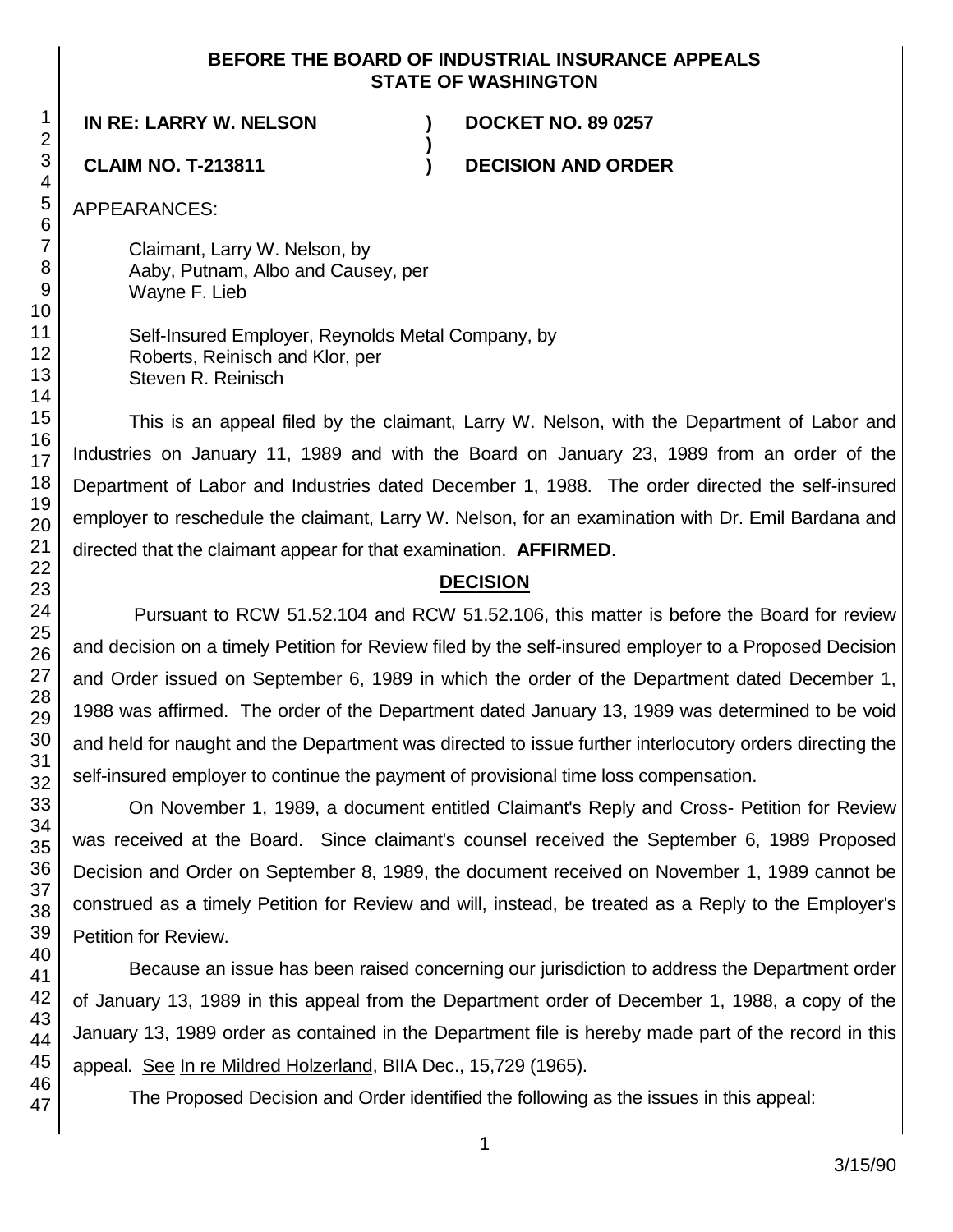- 1. May the director delegate his authority granted by RCW 51.36.070 to select a physician or physicians to examine claimant and render a report?
- 2. If issue one is answered affirmatively, is Portland, Oregon a place reasonably convenient for the worker and as may be provided by the rules of the Department, to submit to an independent physical examination when claimant is a resident of Chehalis, within the meaning of RCW 51.32.110?
- 3. When the Department has issued an interlocutory order allowing a claim for benefits on a temporary basis, is the employer entitled to terminate time loss compensation benefits after a determinative order allowing a claim is followed by a timely abeyance order?
- PD & O, at 1. The third issue is not properly before us.

In any appeal, the Board's jurisdiction is limited to issues which arise out of the Department order which is the subject of that appeal. The Department order dated December 1, 1988 provides:

> WHEREAS, Larry Nelson was scheduled for an exam with Dr. Bardana, and

> WHEREAS, the claimant did not keep the exam and refuses to be examined by Dr. Bardana, and

> WHEREAS, the claimant does not show good cause for not appearing for the exam by Dr. Bardana.

> IT IS HEREBY ORDERED that the employer reschedule the claimant, Larry Nelson, for an exam with Dr. Bardana and that the claimant appear for that exam.

The December 1, 1988 order does not address suspension of benefits or Mr. Nelson's entitlement to provisional time loss compensation. Although the parties have attempted by their stipulation to bring this issue before the Board, they cannot expand the Board's jurisdiction. We are without jurisdiction to consider the issue of Mr. Nelson's entitlement to provisional time loss compensation in this appeal.

The industrial appeals judge not only inappropriately addressed the time loss compensation issue, but he also exceeded the Board's appellate jurisdiction by determining that the Department order of January 13, 1989 was void ab initio. That order provided:

> WHEREAS, the department has been requested to make a determination regarding the claimants (sic) entitlement to time loss benefit (sic) while the claim is in abeyance, and

WHEREAS, the allowance Order is held in abeyance because a medical exam is necessary to reach a determination,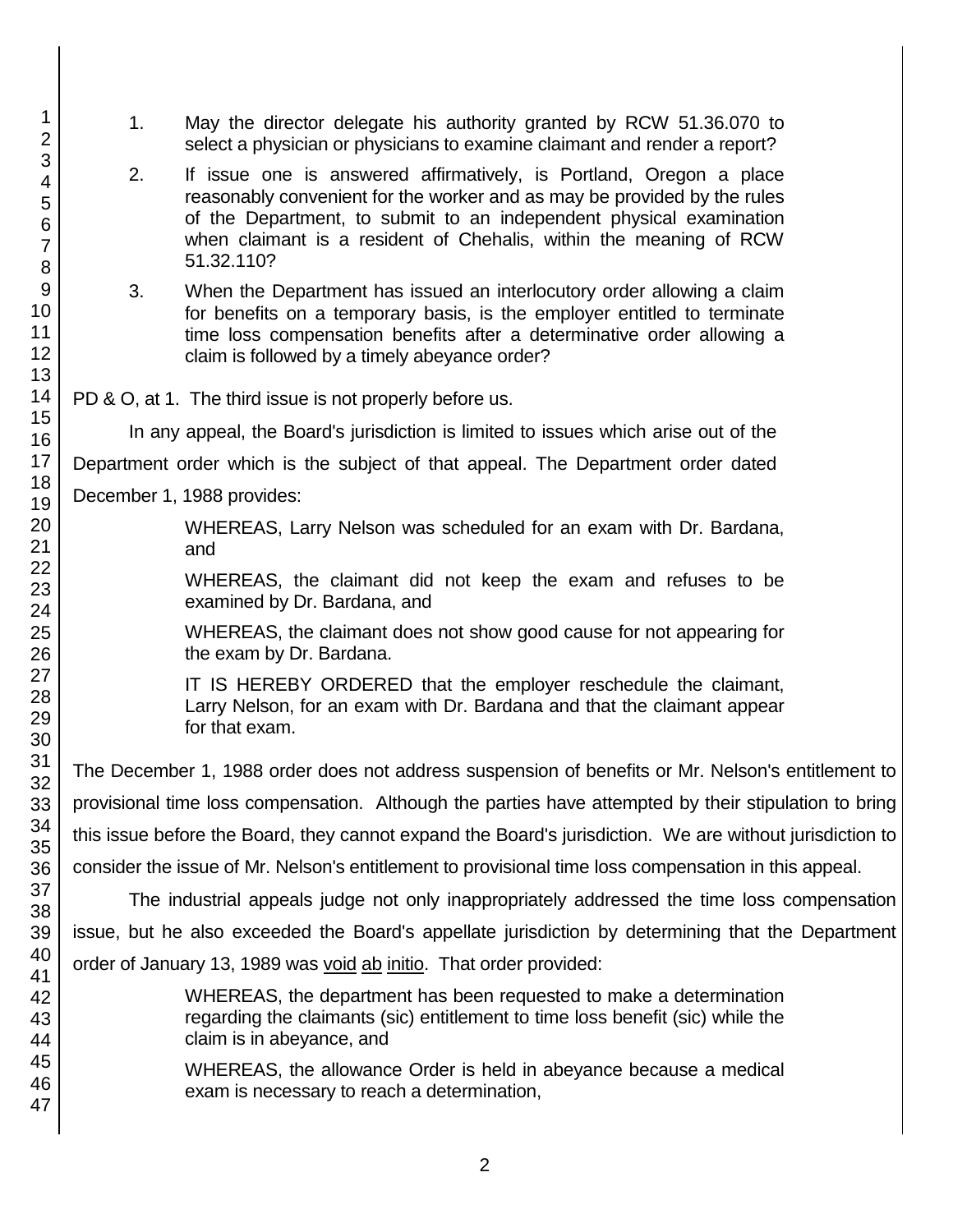THEREFORE, time loss benefits are not payable while this claim is in abeyance.

The industrial appeals judge concluded that, because an appeal from the December 1, 1988 order was pending at the Board, the Department was without jurisdiction to issue the January 13, 1989 order. This is incorrect.

An appeal from a Department order does not necessarily deprive the Department of jurisdiction to issue any subsequent orders. It depends on the nature of the order which has been appealed. For example, if a closing order is on appeal, it is certainly true that the Department cannot entertain an application to reopen for aggravation of condition. Reid v. Dep't of Labor & Indus., 1 Wn.2d 430 (1939). At the same time, however, if a claim is still open, the Department does not lose jurisdiction to continue issuing orders in the claim merely because some aspect of claims administration has been challenged by an appeal to the Board.

While the appeal of the order dated December 1, 1988 may have deprived the Department of jurisdiction to change its determination with respect to the examination to be performed by Dr. Bardana and the claimant's participation in that examination, it did not deprive the Department of the right to make decisions dealing with other aspects of the claim. The Department frequently issues determinative orders dealing with the payment of time loss compensation, treatment, and causal relationship of conditions while a claim is open. An appeal from these orders would deprive the Department of jurisdiction only in respect to the specific issues which are determined by the orders. Except where a Department order rejecting or closing a claim is appealed, jurisdiction remains with the Department to consider other elements of an open claim which are not covered by the order on appeal. Inasmuch as the subject of provisional time loss compensation was not in any way determined by the Department order dated December 1, 1988, the Department retained jurisdiction to issue the order dated January 13, 1989.

While the Department had jurisdiction to issue the order dated January 13, 1989, we do not have jurisdiction to consider the provisions of that order, as it is not the subject of the appeal presently before us. We do wish to note, however, that the employer, in its Petition for Review, has misconstrued our prior decisions in In re Sandra Lucille Walster I and II, BIIA Dec., 43,049 (October, 1973, November, 1973). As we noted in In re Berwyn G. Teague, Dckt. No. 87 1282 (July 7, 1988):

> . . . this Board has, in the past, specifically upheld a Department order which directed the self-insured employer to pay provisional time- loss compensation pursuant to RCW 51.32.190 while the claim was in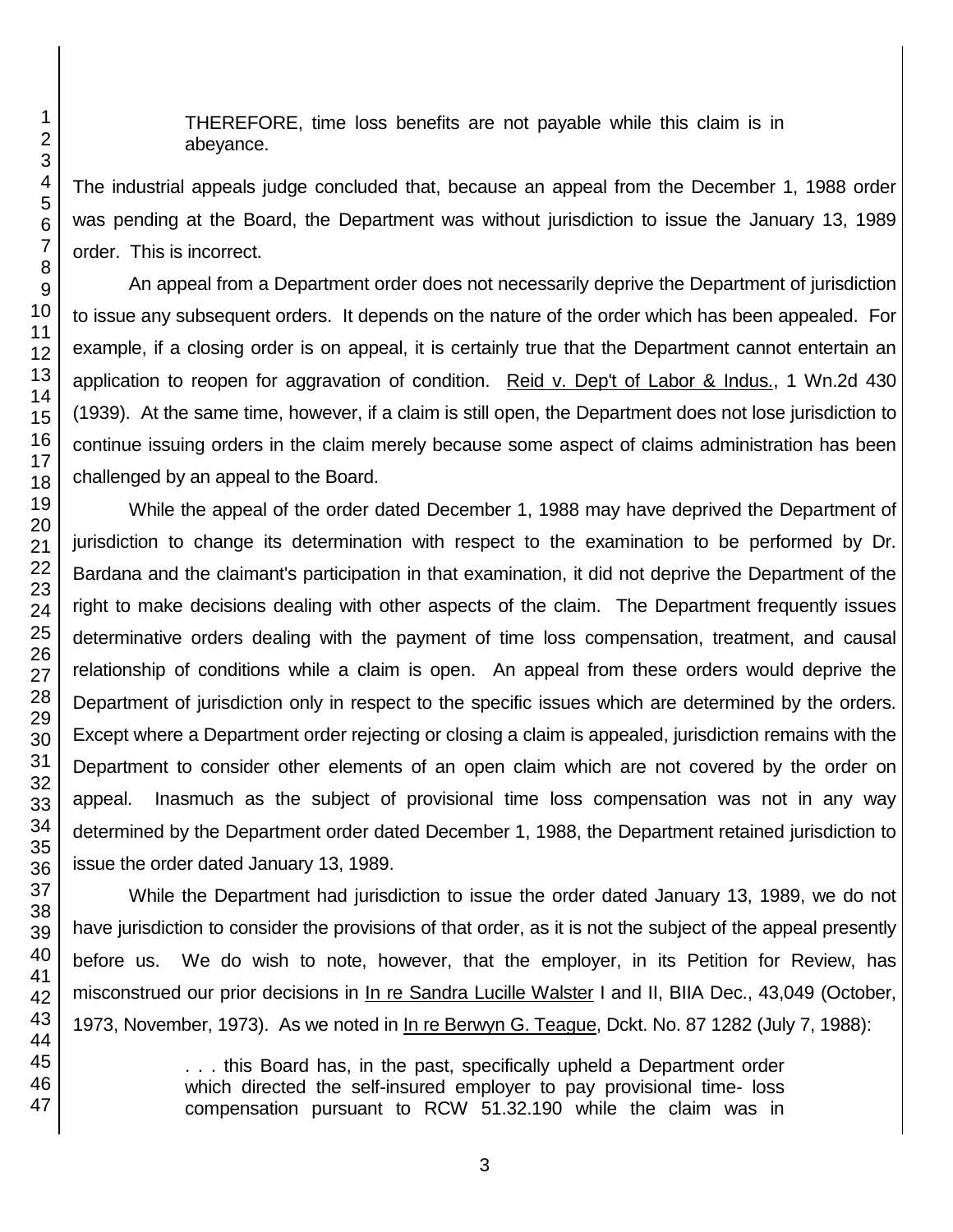abeyance and until a determinative Department order was entered as to claim allowance or rejection. In re Sandra Lucille Walster I and II, BIIA Dec., 43,049 (October 1973, November 1973). The purpose of the provisional time-loss compensation statute is to encourage speedy investigation and adjudication of claims by requiring the Department or the self-insured employer, as the case may be, to pay provisional time-loss compensation if it is certified, while the claim is under investigation. Thus, just as the claimant is encouraged to cooperate by the provisions of RCW 51.32.110, so the self-insured employer is encouraged to fulfill its duties by the provisions of RCW 51.32.190.

### In re Berwyn G. Teague, Dckt. No. 87 1282 (July 7, 1988), at 5-6.

Returning to the narrow issues which are properly before us in this appeal, Mr. Nelson objects to being examined by Dr. Emil Bardana in Portland, Oregon. We can find no reason why he should not appear for such an examination. An examination such as the one which was directed here can be ordered under the provisions of either RCW 51.32.110 or RCW 51.36.070. Under RCW 51.32.110, an employee of the Department of Labor and Industries, such as Hermi Todd, has the legal authority to order or direct a medical examination. In addition, under the provisions of RCW 43.22.020 and .030, the Director of the Department of Labor and Industries may delegate the duties imposed upon him, such as the selection of a physician, as set forth in RCW 51.36.070. In re Sandra Lucille Walster, BIIA Dec., 43 449 (1973). As a claims consultant, Hermi Todd is clearly one of those people to whom the Director has delegated the authority to select physicians who will perform examinations of claimants.

The stipulation provides, inter alia, that:

"The parties do not challenge Dr. Bardana's medical qualifications as an expert who is qualified to examine and render opinions regarding workers who allege that symptoms are the result of exposure to toxic substances in the workplace. . . . The parties agree that the employer is entitled to an independent medical evaluation with an expert such as Dr. Bardana.

Stipulated Facts at 7. Although claimant's notice of appeal asserts that Dr. Bardana's prior examinations and testimony demonstrate a bias in favor of the self-insured employer and against claimants, this contention is not supported by the record. Indeed, claimant's Reply to the Employer's Petition for Review contends that the question of Dr. Bardana's bias was not litigated and that "It was stipulated between the parties that that issue was not before this Board and should not be addressed at this stage." Claimant's Reply at 4-5. We do not know why the parties chose not to litigate this issue, but we can see no reason for granting claimant's request and reopening the record at this late stage to permit the parties to do so now, particularly in the absence of a timely Petition for Review filed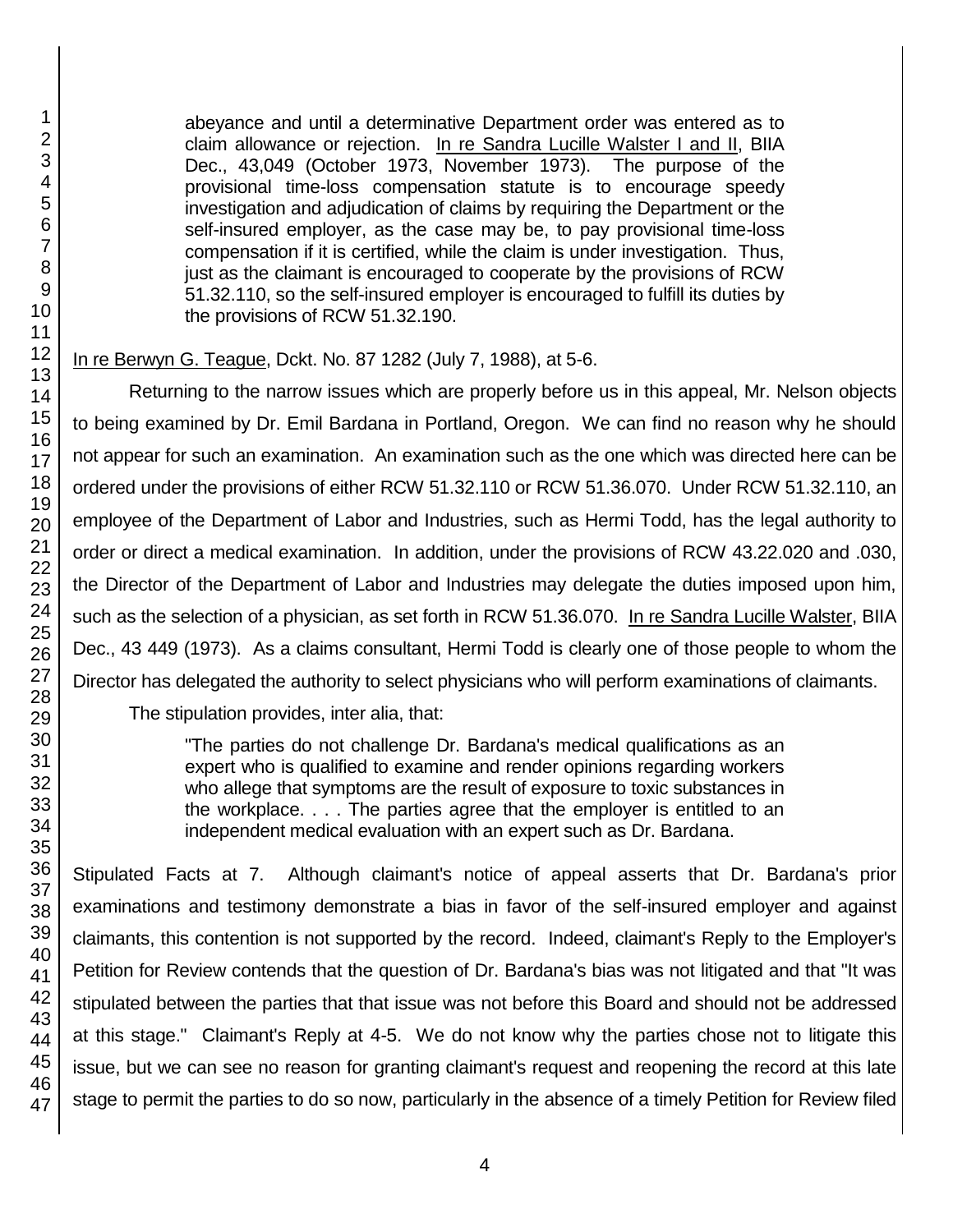by the claimant. We are left, then, with the only remaining objection to the examination by Dr. Bardana, that is, that it would require the claimant to travel from Chehalis, Washington, to Portland, Oregon.

Although claimant now objects to the 87 mile trip from Chehalis to Portland, he has previously made this trip for medical examinations on numerous occasions without complaint. In addition, his attending physician at the time the application for benefits was filed in this claim, practiced in Portland, Oregon. In fact, that physician, Dr. William Morton, saw Mr. Nelson at the University of Oregon Health Sciences Center in Portland, which is also the location of the offices of Dr. Bardana. We can see no reason why the self-insured employer should not have Larry W. Nelson examined by Dr. Emil Bardana in Portland, Oregon, as directed by the Department order dated December 1, 1988. We concur entirely with the thorough and well-reasoned analysis of this issue contained in the Proposed Decision and Order.

After consideration of the Proposed Decision and Order, the Employer's Petition for Review filed thereto, the Claimant's Reply, and a careful review of the Stipulated Facts and the entire record before us, we have determined that the Department order dated December 1, 1988 is correct and must be affirmed.

### **FINDINGS OF FACT**

1. On June 16, 1988 an application for benefits was filed with the Department of Labor and Industries by the claimant, Larry W. Nelson, alleging a compensable condition arising from chemical exposure and/or hearing loss during the course of employment with Reynolds Metal Company. On July 12, 1988, the Department issued an order allowing the claim for benefits on a temporary and interlocutory basis. On August 9, 1988, an order was issued by the Department of Labor and Industries indicating that time loss compensation payment by the self-insured employer had been reported and allowing the claim for medical treatment and such other benefits as may be authorized or required by law. On September 23, 1988, a protest and request for reconsideration was filed on behalf of the self-insured employer from the Department order dated August 9, 1988. On October 3, 1988, the Department issued an order holding its order of August 9, 1988 in abeyance. On December 1, 1988, the Department issued an order which stated as follows:

> WHEREAS, Larry Nelson was scheduled for an exam with Dr. Bardana, and

> WHEREAS, the claimant did not keep the exam and refuses to be examined by Dr. Bardana, and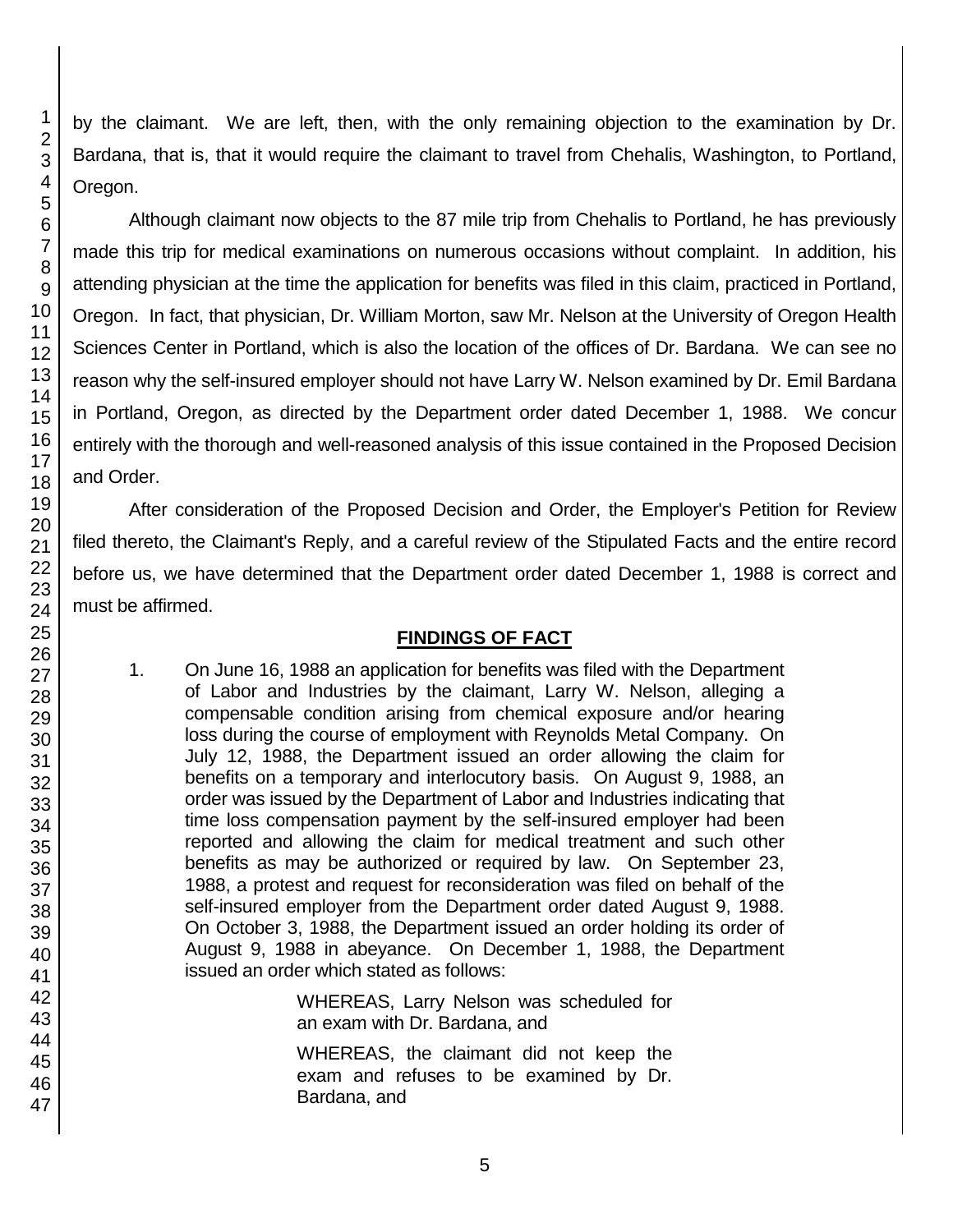WHEREAS, the claimant does not show good cause for not appearing for the exam by Dr. Bardana.

IT IS HEREBY ORDERED that the employer reschedule the claimant, Larry Nelson, for an exam with Dr. Bardana and that the claimant appear for that exam.

On January 11, 1989, the Department of Labor and Industries received claimant's notice of appeal from the Department order dated December 1, 1988. That notice of appeal was transmitted to and received by the Board on January 23, 1989.

On January 13, 1989, the Department issued an order providing:

WHEREAS, the department has been requested to make a determination regarding the claimants (sic) entitlement to time loss benefit (sic) while the claim is in abeyance, and

WHEREAS, the allowance order is held in abeyance because a medical exam is necessary to reach a determination,

THEREFORE, time loss benefits are not payable while this claim is in abeyance.

On January 25, 1989, the Board issued an order granting the appeal, assigning it Docket No. 89 0257 and directing that further proceedings be held on the issues raised.

- 2. As of December 1, 1988, Mrs. Hermi Todd was a claims consultant employed by the Department of Labor and Industries and duly authorized by the Director of the Department of Labor and Industries to select physicians to perform medical examinations of claimants at the request of the Department or self-insured employers, and had the authority to direct claimants to appear for examination by such physicians.
- 3. Dr. Emil Bardana, of Portland, Oregon, has medical qualifications as an expert to examine and render opinions regarding the causal relationship of workers' conditions to the exposure of toxic substances in the workplace. The self-insured employer, Reynolds Metal Company, is entitled to have the claimant, Larry W. Nelson, evaluated by Dr. Bardana and Portland, Oregon is a reasonable location for Dr. Bardana to perform such an evaluation.

### **CONCLUSIONS OF LAW**

1. The Board of Industrial Insurance Appeals has jurisdiction over the parties and the subject matter of this appeal.